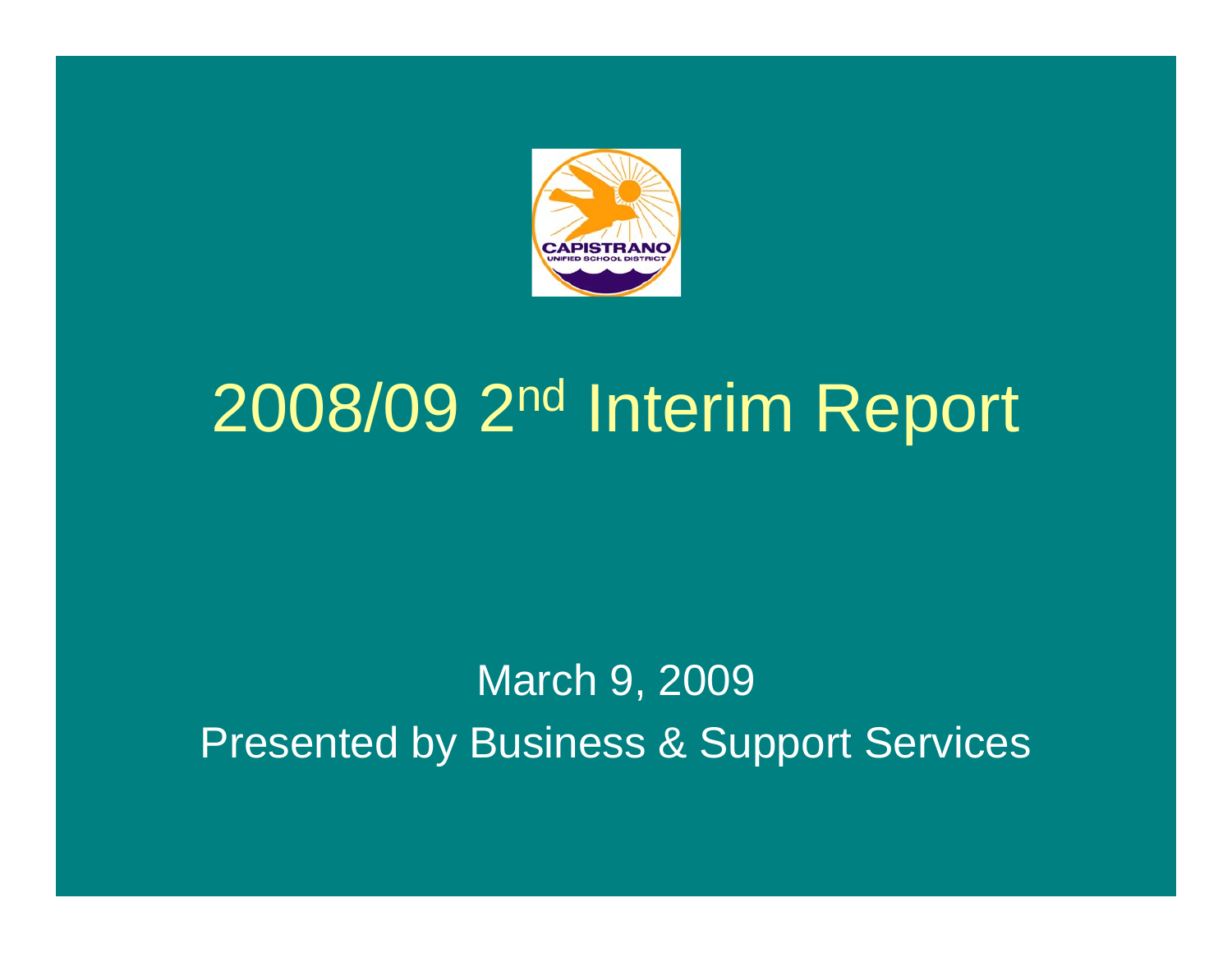# **Requirements**

- Ed Code 42130 Interim Reports
	- October 31st actuals + year end projection
	- January 31st actuals + year end projection
- Fiscal Solvency
	- Current year (2008/09)
	- Two subsequent years (2009/10 & 2010/11)
- Board Certification Financial Stability
- Admin. Certification Criteria & Standards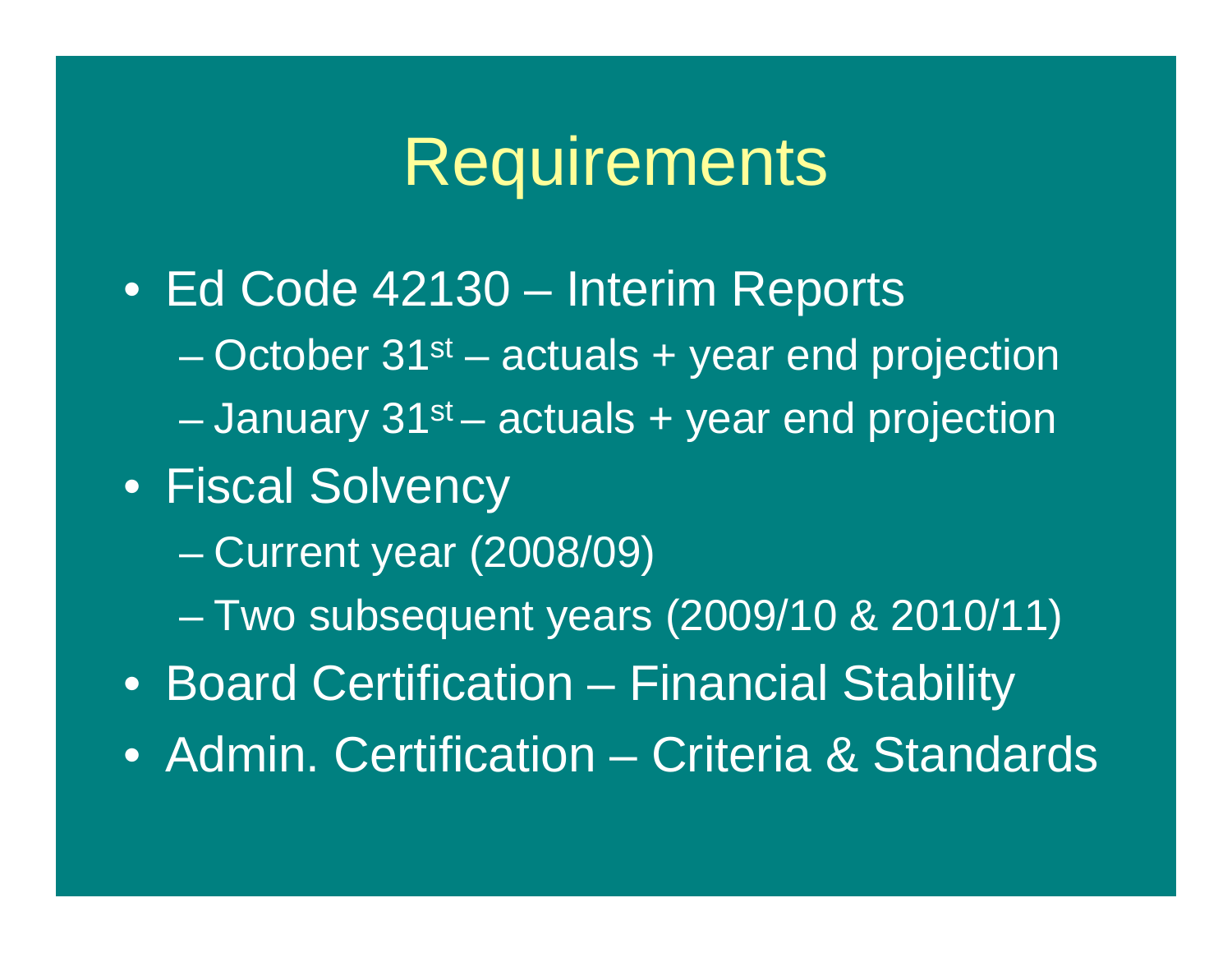# Goal - Positive Certification

- District meets its multi-year fiscal solvency requirements.
- Report includes:
	- Current year cuts (2008/09)
		- Categorical flexibility \$9.45M
	- 1<sup>st</sup> subsequent year cuts (2009/10)
		- Identified/approved budget cuts \$25M
	- 2<sup>nd</sup> subsequent year cuts (2010/11)
		- Quantified reduction amount \$10M
		- Identified/approved cuts included in 2009/10 budget multi-year projection.

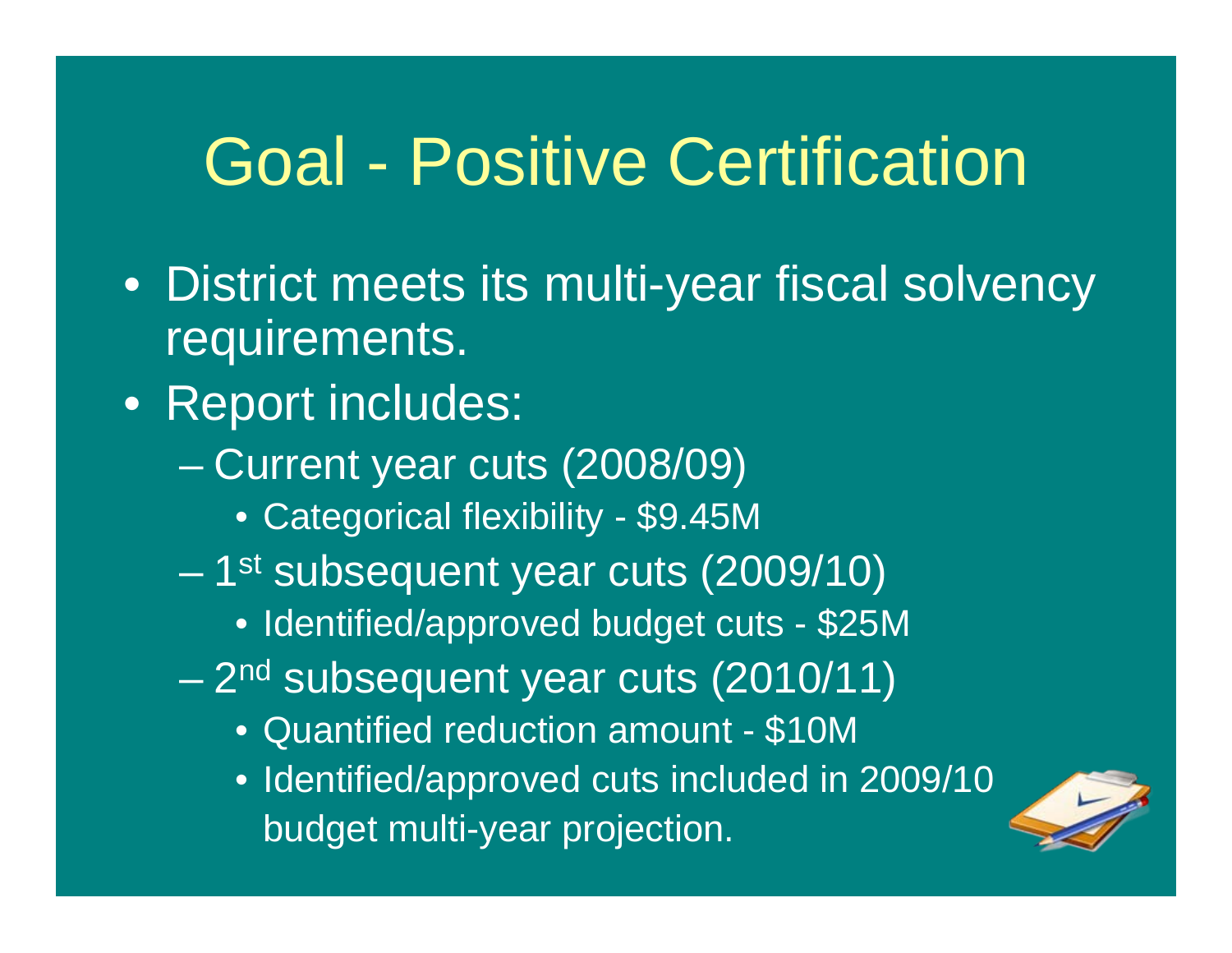# OCDE Action

- In order for OCDE to accept and certify the 2<sup>nd</sup> interim report, the Board must formally make cuts by April 13th. – OCDE Review/Certification by April 15th
	- Typically completed by March 15th
- If the Board does not or cannot make the necessary cuts, OCDE will issue a "Qualified Certification."

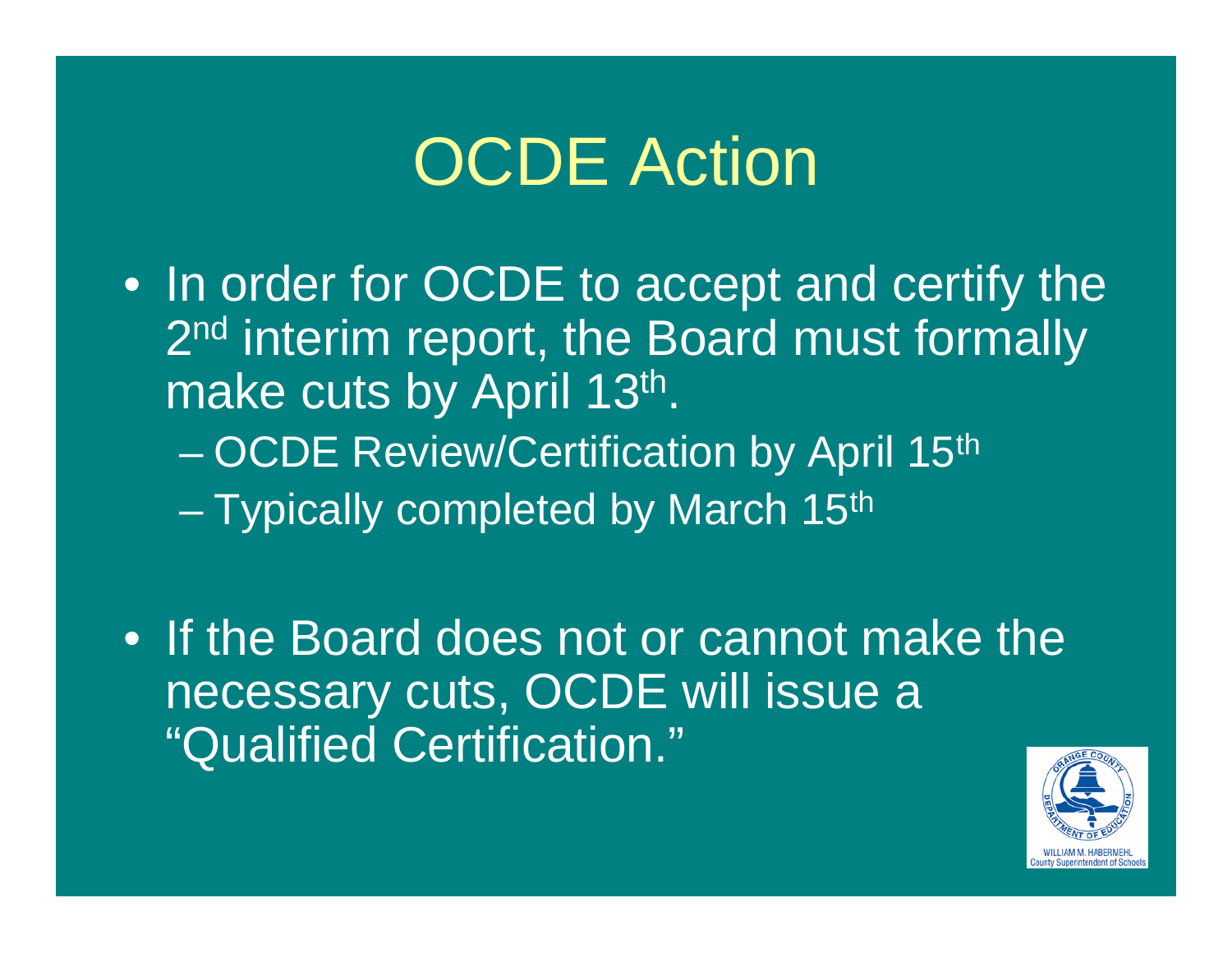# Definition of Terms

#### • Positive Certification

– Shall be assigned to a district that will meet its financial obligations for the current plus two subsequent fiscal years.

#### • Qualified Certification

- Shall be assigned to a district that may not be able meet to its financial obligations for the current plus two subsequent fiscal years.
- Negative Certification
	- Shall be assigned to a district that will be unable to meet to its financial obligations for the current plus one subsequent (following) fiscal year.

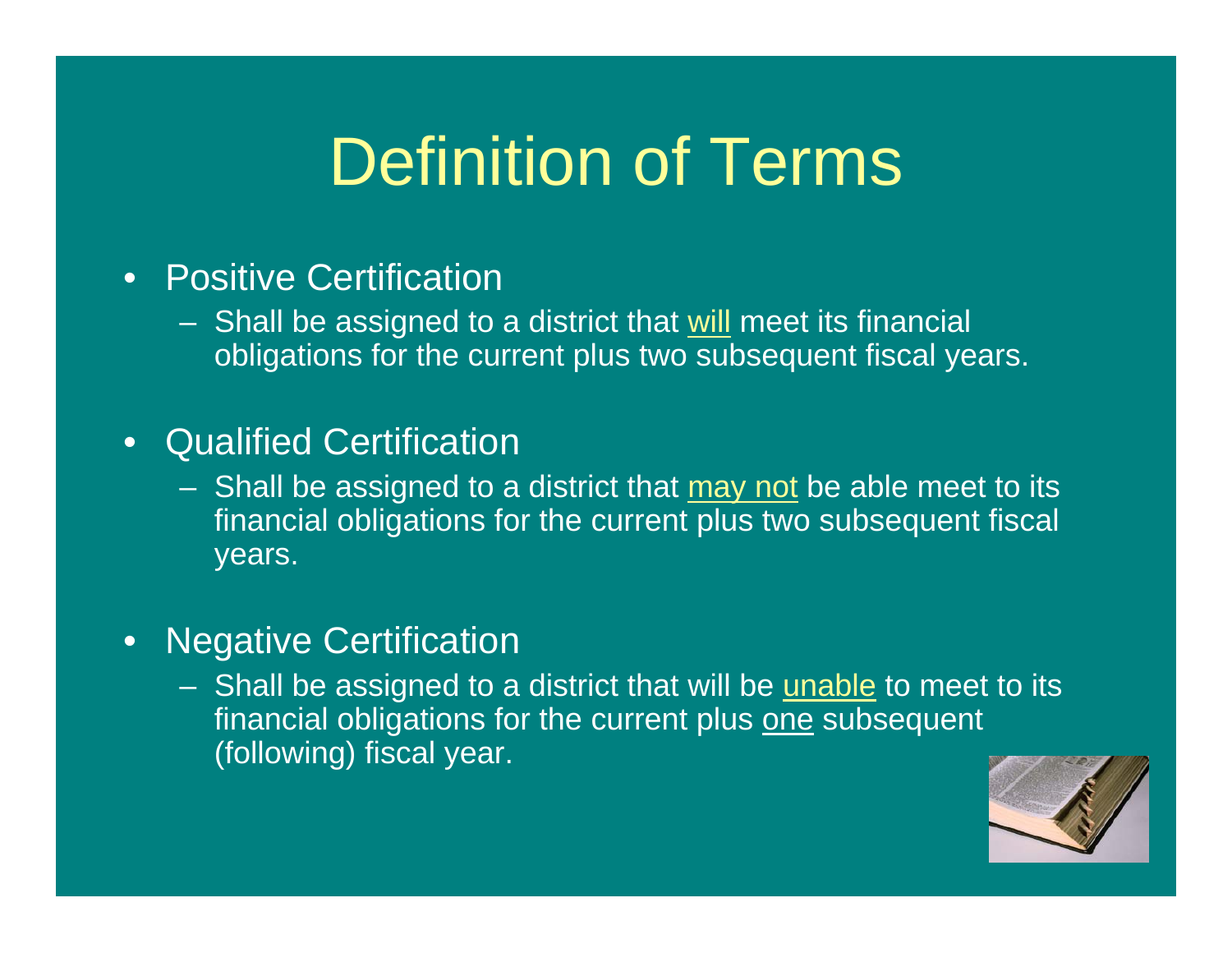

### Option 1 – Board approves a positive certification and takes formal action on cuts by April 13th

Option 2 – Board declares it may not make its financial obligations (qualified certification) and has until June 1<sup>st</sup> to make necessary cuts.

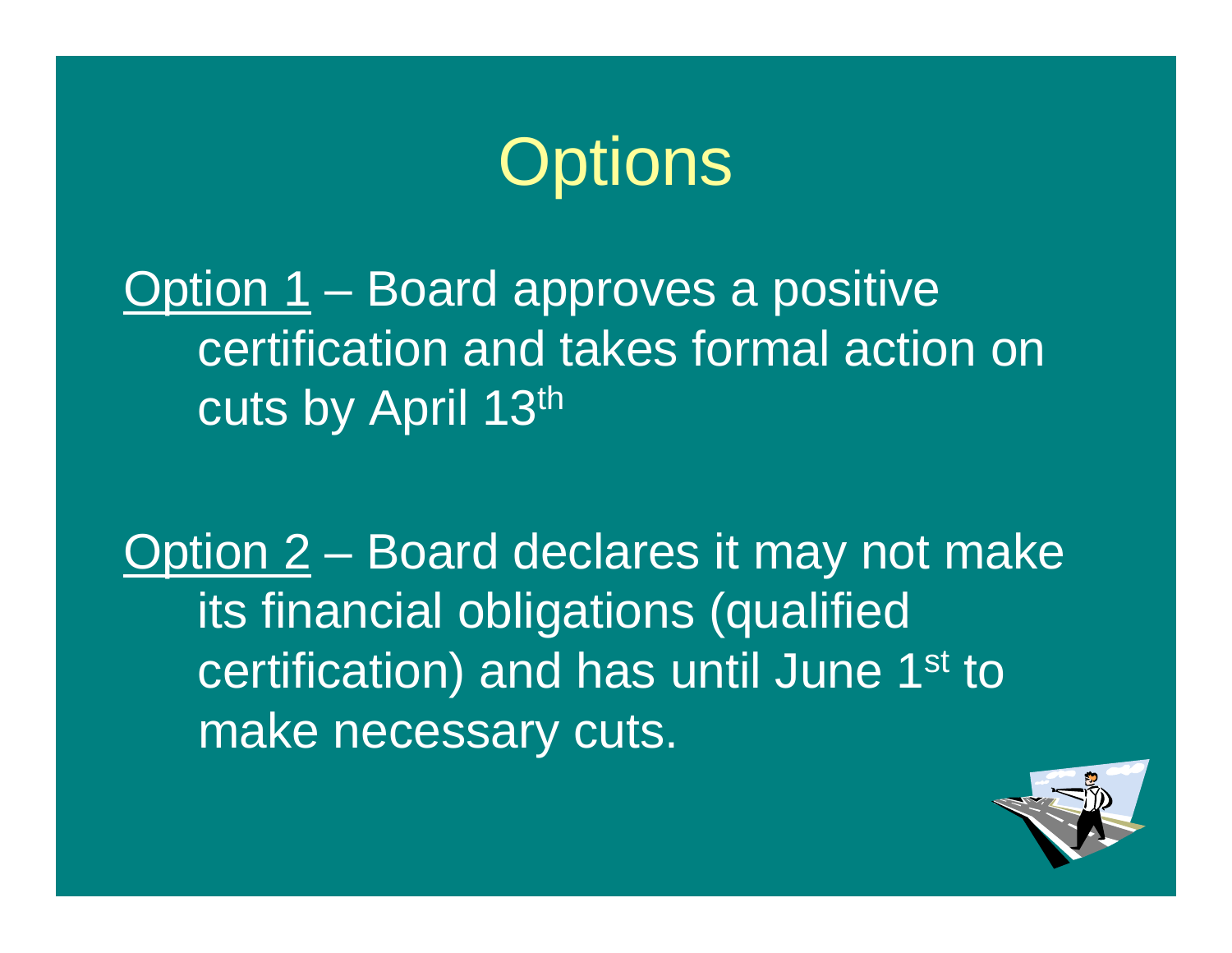# Option 1 – April 13th

- March 9<sup>th</sup> Board approves a positive certification for 2nd interim report.
- April 13<sup>th</sup> Board takes formal action on \$25 million in reductions for 2009/10.
	- Failure to make the reductions by April 13 will result in the county changing the district's certification from positive to qualified.
	- Board identifies and includes an additional \$10M in ongoing cuts in the 2010/11 projection.
- June 1<sup>st</sup> Board takes formal action on \$10 million in reductions for 2010/11.

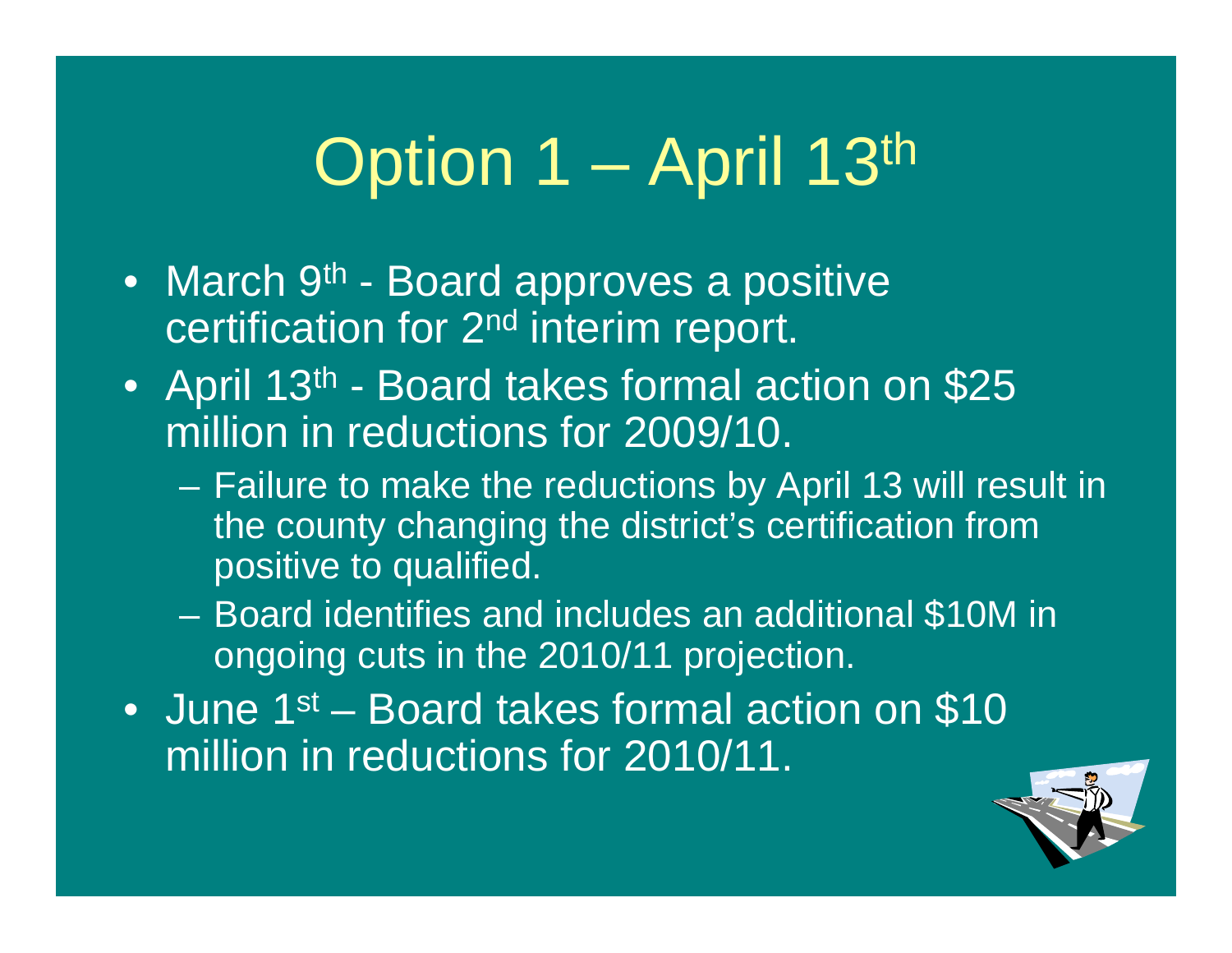# Option 2 – June 1st

- March 9<sup>th</sup> Board approves a qualified certification for 2nd interim report.
- June 1<sup>st</sup> Board takes formal action on: – \$25M in reductions for 2009/10. – \$10M in reductions for 2010/11.
- 3rd interim report becomes necessary.
- If cuts are made, qualified certification removed at 1<sup>st</sup> interim report in 2009/10.

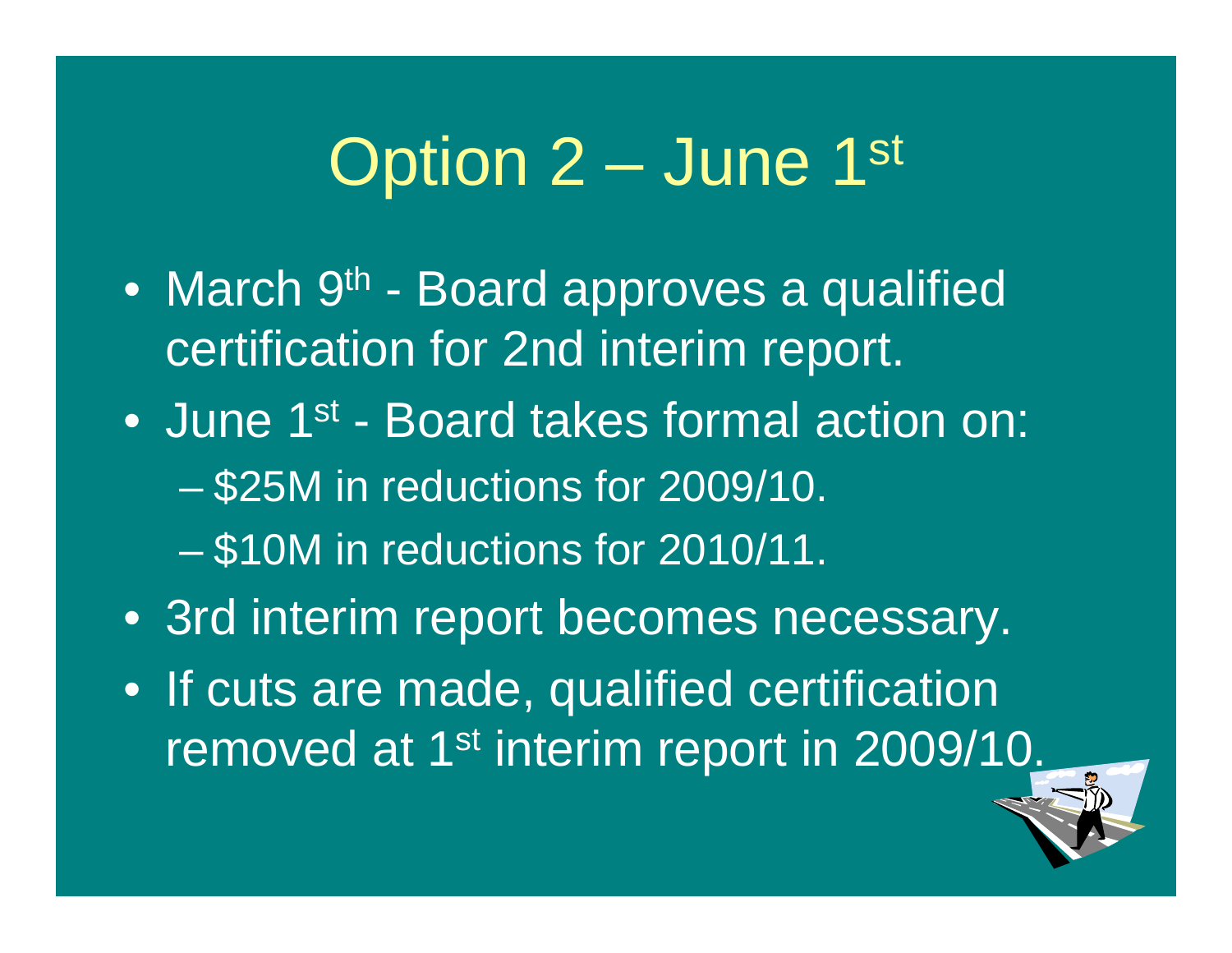## Impacts of a Qualified Certification

### • OCDE must:

- Approve debt instruments TRAN
- Comment on proposed collective bargaining agreements 10 days prior to Board approval.
- Slightly higher (possible) borrowing rate.
- Greater oversight/assistance from OCDE
	- Fiscal Assistance
	- Study
	- Recovery Plan

If cuts are not approved by June 1st.

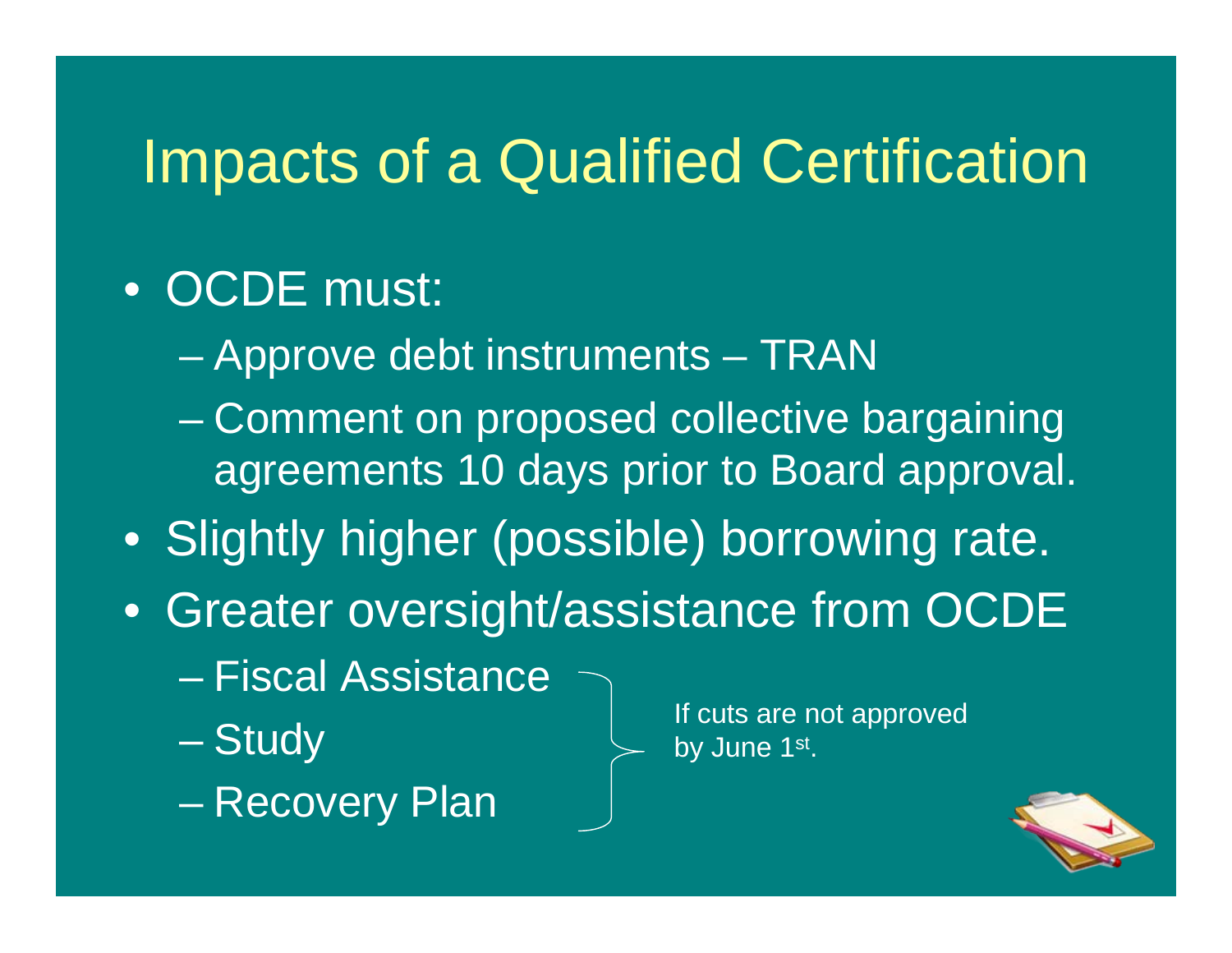# Budget Timeline - Option 1 Positive Certification

#### • **March 9th - Board Meetin g**

- $-$  Approve 2<sup>nd</sup> interim report
- Certificated layoff notices (March 15th)
- **Week of March 23rd Special Board Meeting/Budget Study Session**
	- Budget Discussion V
	- Formal hearing on proposed 2008/09 CAT flexibility/budget cuts
	- Review & discuss most viable 2009/10 budget cuts
- **Week of March 30th– Special Board Meeting/Budget Study Session**
	- Budget Discussion VI
	- Present finalized list of potential 2009/10 budget cuts
	- Board acknowledgement of 2010/11 reduction amount
- **April 13th Board Meeting**
	- Board approval of 2008/09 CAT flexibility/budget cuts
	- Board approval of 2009/10 cuts
	- Review & discuss most viable 2010/11 budget cuts
- **May 11th - Board Meetin g**
	- Classified layoff notices (45 Days prior to June 30)
	- Board approval of 2010/11 budget cuts
- **June 8th – Board Meetin g**
	- Present finalized budget
- **June 22nd Board Meeting**
	- Budget hearing and adoption
	- Budget includes 2010/11 budget reductions (multi-year solvency)

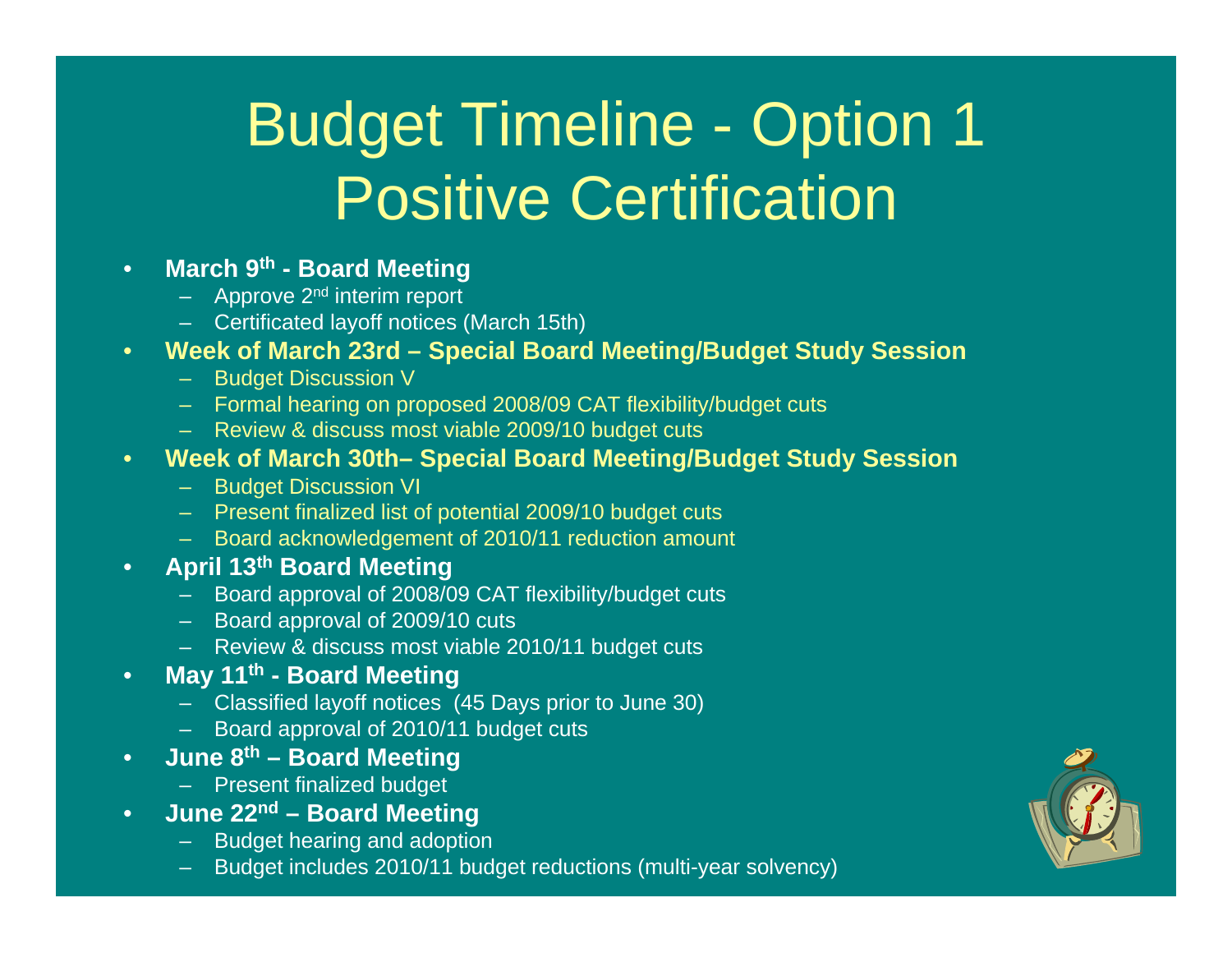# Budget Timeline - Option 2 Self-Qualification

- March 9<sup>th</sup> Board Meeting
	- Approve 2<sup>nd</sup> interim report w/ self-qualification
	- Certificated layoff notices (March 15th)
- TBD March Budget Study Session
- April 13<sup>th</sup> Board Meeting
	- Board approval of 2008/09 CAT flexibility/budget cuts
	- Present potential 2009/10 budget cuts
	- Board acknowledgement of 2010/11 reduction amount
- TBD April Budget Study Session
- May 11<sup>th</sup> Board Meeting
	- Classified layoff notices (45 Days prior to June 30)
	- Review & discuss most viable 2010/11 budget cuts
- TBD May Special Board Meeting (Budget)
	- Board approval of 2009/10 cuts
	- Board approval of 2010/11 budget cuts
- June  $8<sup>th</sup>$  Board Meeting
	- Present finalized budget
- June  $22^{nd}$  Board Meeting
	- Budget hearing and adoption
	- Budget includes 2010/11 budget reductions (multi-year solvency)